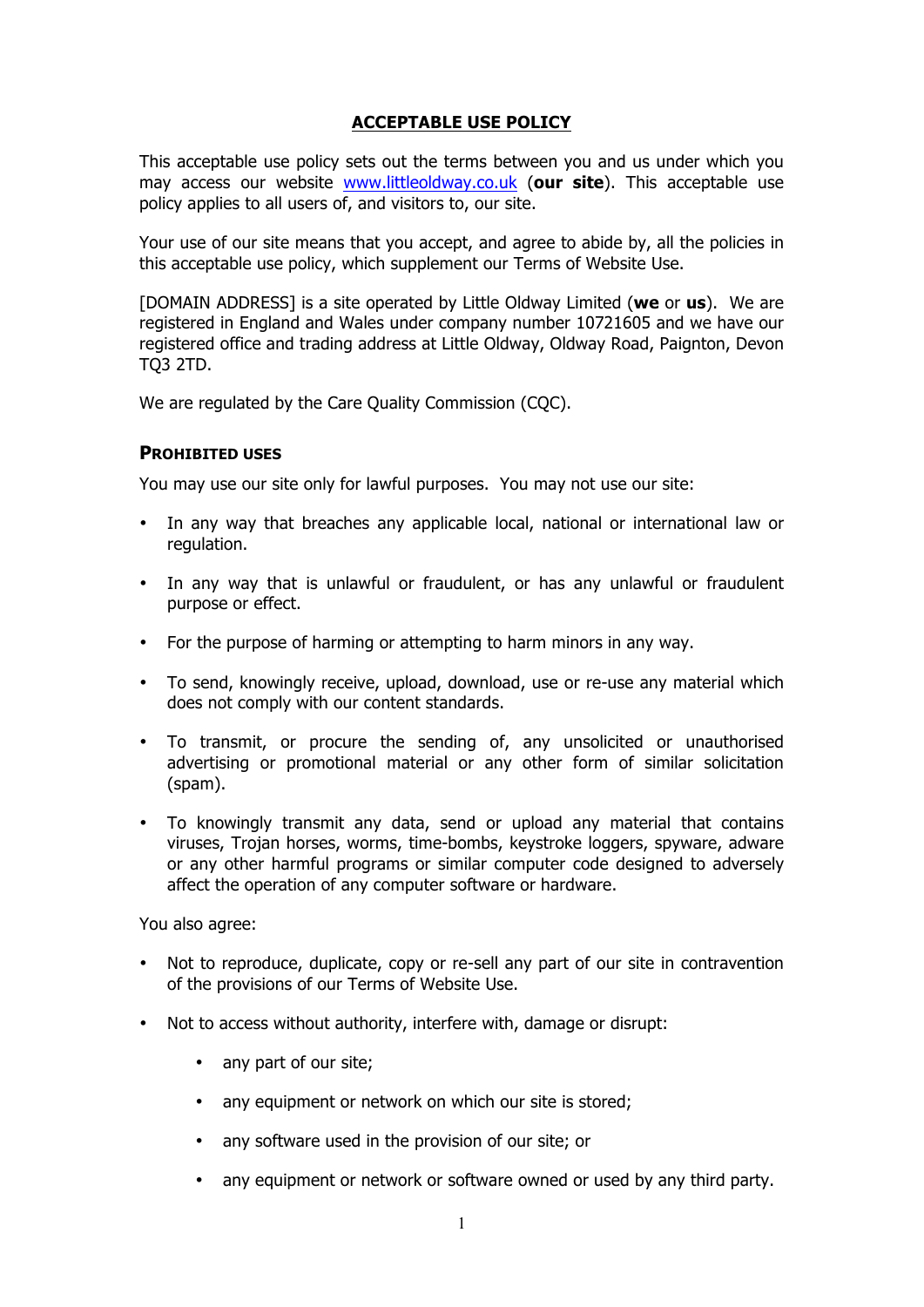# **INTERACTIVE SERVICES**

We may from time to time provide interactive services on our site, including, without limitation:

- Chat rooms.
- Bulletin boards.
- Blogs

Where we do provide any interactive service, we will provide clear information to you about the kind of service offered, if it is moderated and what form of moderation is used (including whether it is human or technical).

We will do our best to assess any possible risks for users (and in particular, for children) from third parties when they use any interactive service provided on our site, and we will decide in each case whether it is appropriate to use moderation of the relevant service (including what kind of moderation to use) in the light of those risks. However, we are under no obligation to oversee, monitor or moderate any interactive service we provide on our site, and we expressly exclude our liability for any loss or damage arising from the use of any interactive service by a user in contravention of our content standards, whether the service is moderated or not.

The use of any of our interactive services by a minor is subject to the consent of their parent or guardian. We advise parents who permit their children to use an interactive service that it is important that they communicate with their children about their safety online, as moderation is not foolproof. Minors who are using any interactive service should be made aware of the potential risks to them.

Where we do moderate an interactive service, we will normally provide you with a means of contacting the moderator, should a concern or difficulty arise.

### **CONTENT STANDARDS**

These content standards apply to any and all material which you contribute to our site (**contributions**), and to any interactive services associated with it.

You must comply with the spirit and the letter of the following standards. The standards apply to each part of any contribution as well as to its whole.

Contributions must:

- Be accurate (where they state facts).
- Be genuinely held (where they state opinions).
- Comply with applicable law in the UK and in any country from which they are posted.

Contributions must not:

• Contain any material which is defamatory of any person.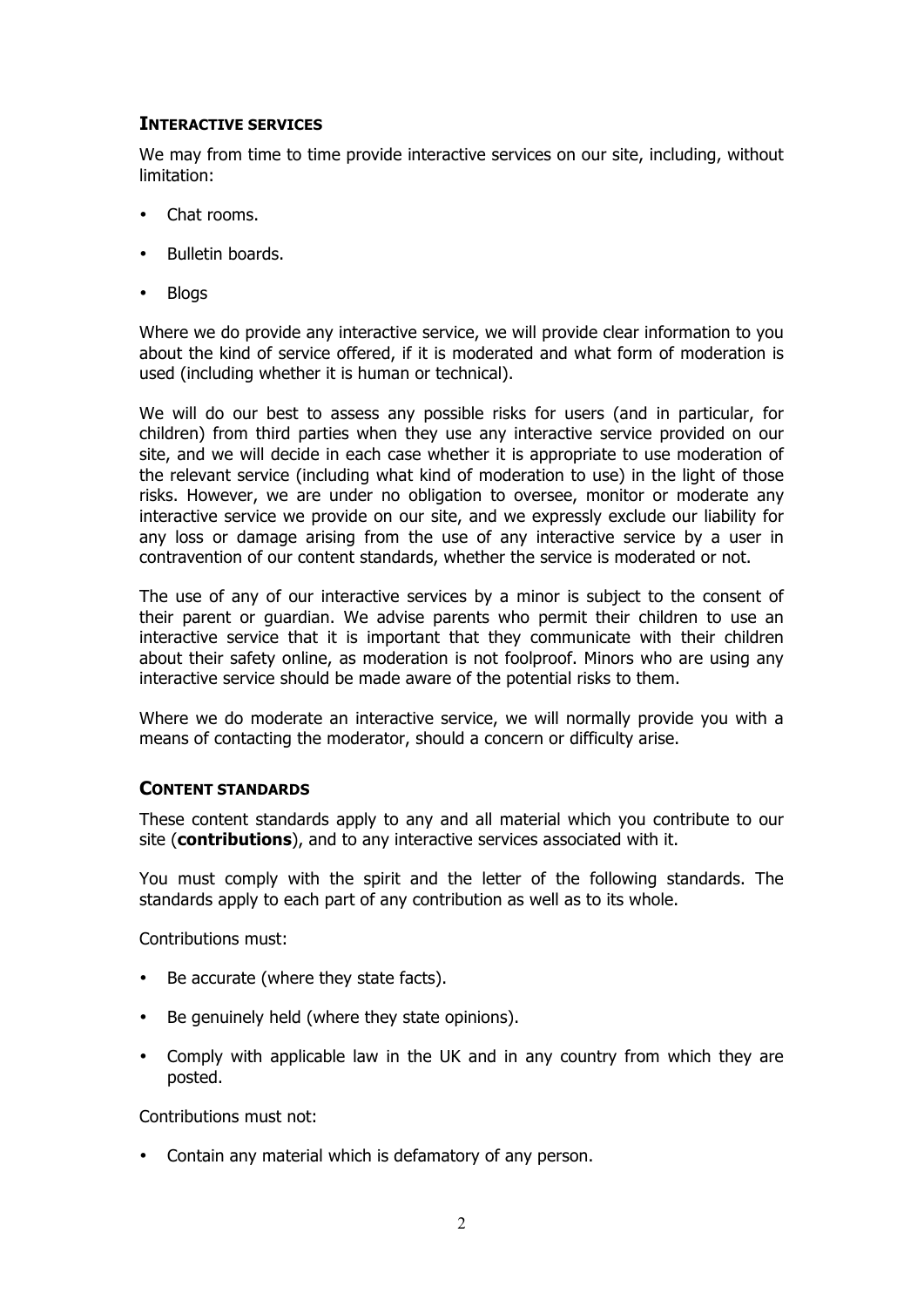- Contain any material which is obscene, offensive, hateful or inflammatory.
- Promote sexually explicit material.
- Promote violence.
- Promote discrimination based on race, sex, religion, nationality, disability, sexual orientation or age.
- Infringe any copyright, database right or trade mark of any other person.
- Be likely to deceive any person.
- Be made in breach of any legal duty owed to a third party, such as a contractual duty or a duty of confidence.
- Promote any illegal activity.
- Be threatening, abuse or invade another's privacy, or cause annoyance, inconvenience or needless anxiety.
- Be likely to harass, upset, embarrass, alarm or annoy any other person.
- Be used to impersonate any person, or to misrepresent your identity or affiliation with any person.
- Give the impression that they emanate from us, if this is not the case.
- Advocate, promote or assist any unlawful act such as (by way of example only) copyright infringement or computer misuse.

### **SUSPENSION AND TERMINATION**

We will determine, in our discretion, whether there has been a breach of this acceptable use policy through your use of our site. When a breach of this policy has occurred, we may take such action as we deem appropriate.

Failure to comply with this acceptable use policy constitutes a material breach of the terms of use [INSERT AS LINK TO TERMS OF USE] upon which you are permitted to use our site, and may result in our taking all or any of the following actions:

- Immediate, temporary or permanent withdrawal of your right to use our site.
- Immediate, temporary or permanent removal of any posting or material uploaded by you to our site.
- Issue of a warning to you.
- Legal proceedings against you for reimbursement of all costs on an indemnity basis (including, but not limited to, reasonable administrative and legal costs) resulting from the breach.
- Further legal action against you.